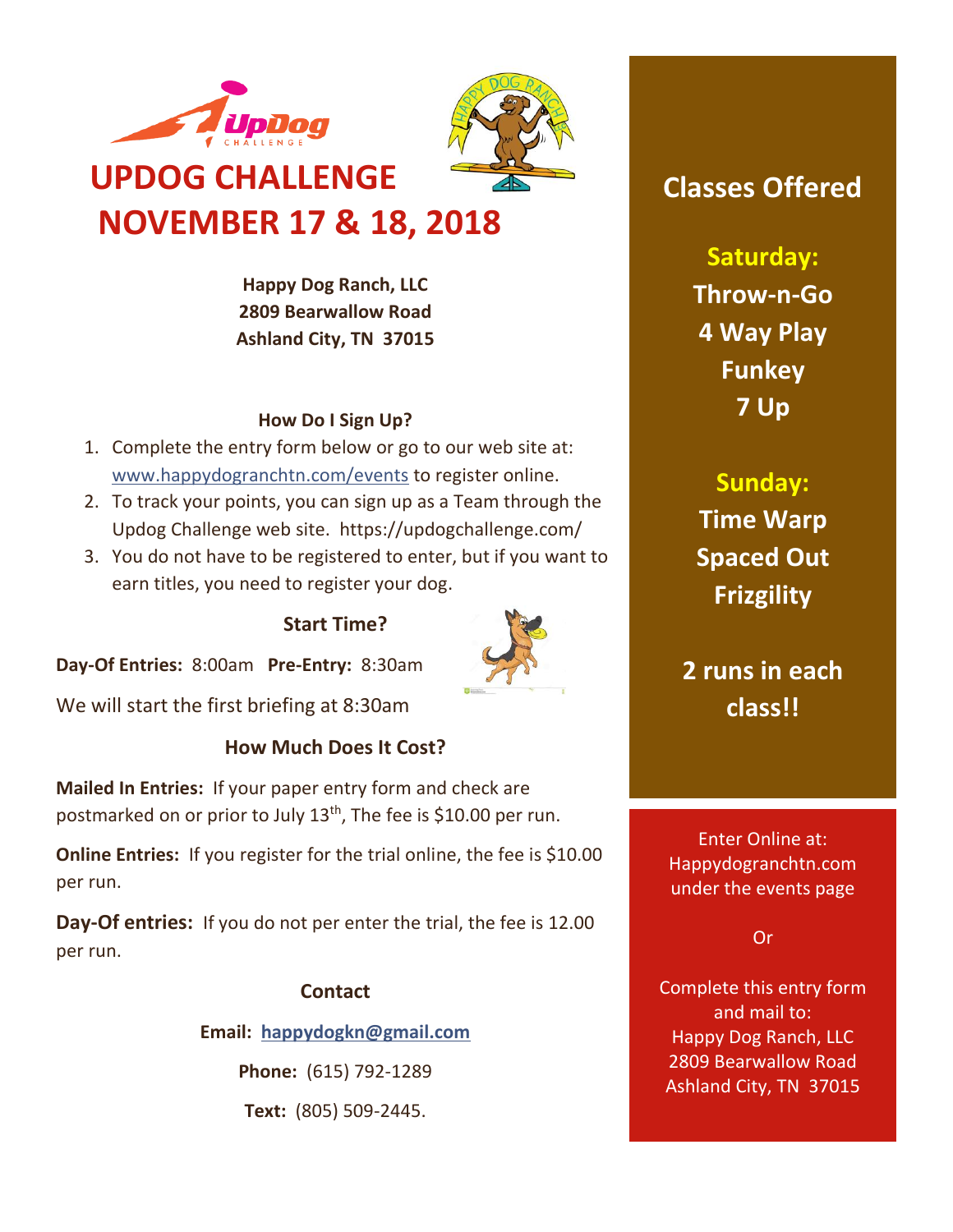## Notice to Participants

It is expressly understood that participants alone are responsible for the behavior of their dogs and/or children. Any participant whose dog and/or children create an unnecessary disturbance or repeatedly engage in unsafe or disruptive behavior may, at the discretion of the event committee, be asked to leave the event site. In such case, no refund of any fees paid will be made. Happy Dog Ranch, LLC and its agents, employees, etc., will assume no responsibilities for any loss, damage, or injury sustained by participants or spectators, or to any of their dogs or property and further assumes no responsibility for injury to children.

Happy Dog Ranch, LLC reserves the right to decline entries for cause and may remove any dog because dog or human aggression. No one shall have any recourse or claim against Happy Dog Ranch, LLC or any official thereof.

## This is a NON-SMOKING FACILITY.

## Exhibitor Information

Please pick up after your dog and dispose of waste in appropriate containers outside the building. When not competing, dogs must be under control at all times.

Ring Location: The ring will be located on our 13-acre property. The property is partially fenced.

Safety: At all times, the safety of the dogs and handlers is to be of paramount importance.

Crating: Exhibitors may crate from their cars or crating on the grass. You may also set up crates in the hallway of our dog boarding kennel which is air conditioned. Some crating will be allowed in the airconditioned straw room once the Barn Hunt Association trial is over for the day.

Leashes and Collars: Prong, choke, electronic, and Flexi-leads are forbidden on the show grounds. Martingale collars, slip leads, head collars and buckle collars are allowed.

Bitches in season: Are allowed to compete but must wear panties.

Refunds: No event fee will be refunded if the event cannot open or be completed by reason of riots, civil disturbances, fire, and act of God, public emergency, act of a public enemy, or any other cause beyond the control of the event committee. Entry fees will not be refunded in the event that a dog is absent, disqualified, sick, excused, or barred from competition by action of the Event Committee.

Food Services: There are limited fast food restaurants within driving distance from the event location. We will provide lunch for anyone who works or charge \$5.00 for non-workers.

## Overnight Accommodations

RV's/Trailers: There is a \$15.00 fee for RV's, Trailers or overnight vehicles. There are no hookups but plenty of parking space on the farm. Not tent camping in the straw room due to the BHA trial.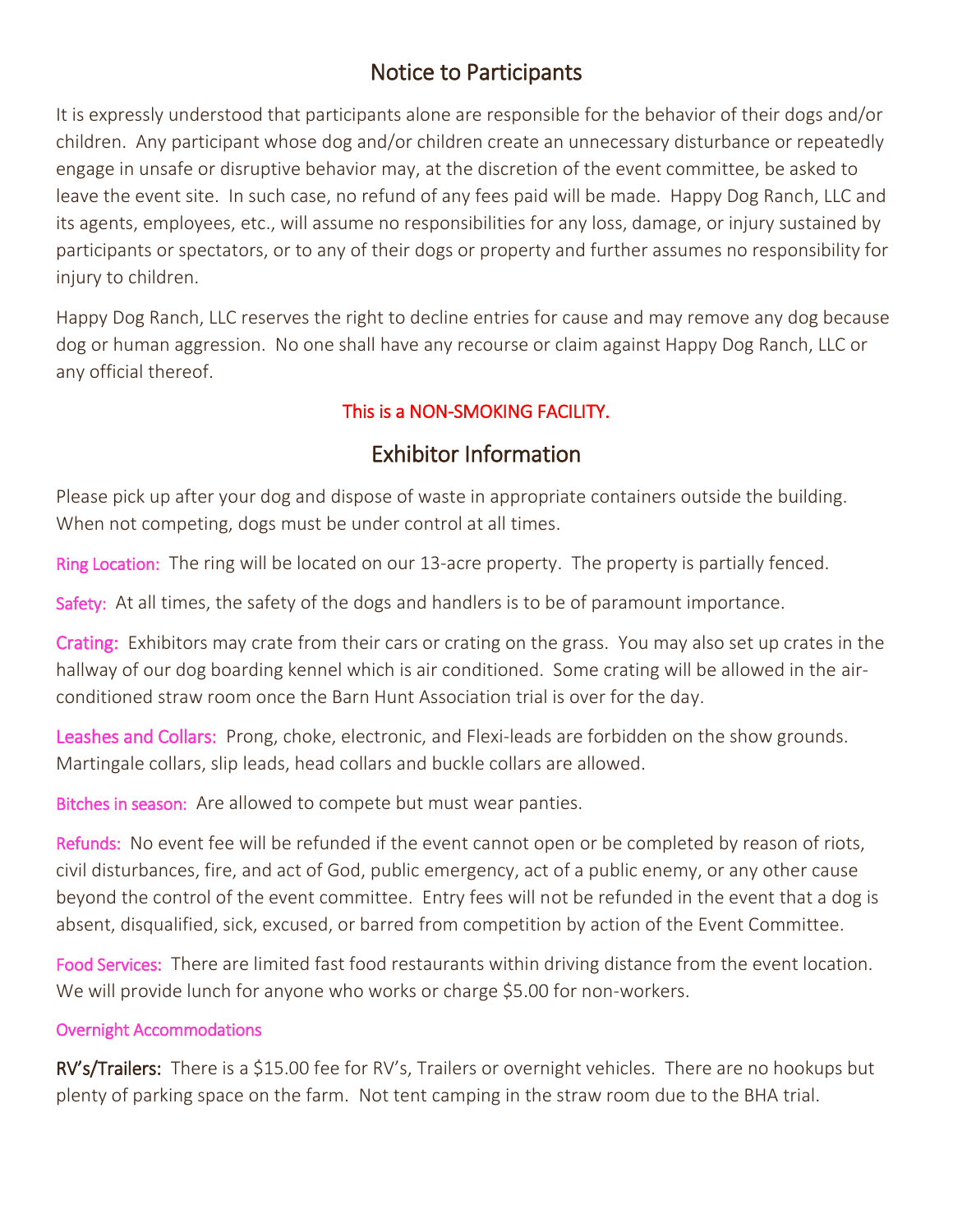### Hotels

*Day's Inn* – Joelton 201 Gifford Place, Joelton, TN 37080 1-866-678-6350

*Super 8 Motel* – Whites Creek/Nashville 7551 Old Hickory Blvd. Whites Creak, TN 1 -855-238-1592

Awards: Happy Dog Ranch will provide awards for  $1<sup>st</sup>$  through  $3<sup>rd</sup>$  in the first round of each game. Heights will be combined for placements.

Volunteers: Volunteers are always helpful and appreciated. We will provide lunch and drinks to workers.

## **DIRECTIONS**

### **From Nashville:**

- \* Take I-24 West, head towards Clarksville (13 miles)
- \* Exit at New Hope Road Exit 31
- \* At the end of the ramp, turn Left onto New Hope Road (TN-249)
- \* Go through the stoplight, drive about 1.5 miles, turn Right at the flashing light onto Old Clarksville Pike (TN-249)
- \* Drive about a mile, turn Left onto Bearwallow Road (TN-249) (Todd's Automotive and Dollar General on the corners)
- \* Follow Bearwallow Road for 1.4 miles.
- \* We no longer have a business sign!! Turn at our mailbox, at 2809 Bearwallow Road.
- \* Take the driveway through the woods and along the pastures to our property. Really, we are easy to find.

## **From Clarksville:**

- \* Take I-24 East, head towards Nashville (20 miles)
- \* Exit at New Hope Road Exit 31
- \* At the end of the ramp, turn Right onto New Hope Road (TN-249)
- \* Go through the stoplight, drive about 1.5 miles, turn Right at the flashing light onto Old Clarksville Pike (TN-249)
- \* Drive about a mile, turn Left onto Bearwallow Road (TN-249) (Todd's Automotive and Dollar General on the corners)
- \* Follow Bearwallow Road for 1.4 miles.
- \* We no longer have a business sign!! Turn at our mailbox, at 2809 Bearwallow Road.
- \* Take the driveway through the woods and along the pastures to our property. Really, we are easy to find.

**GPS NOTICE! If you use GPS to find us, type in our address rather than our business name. GPS has the incorrect address under our business and it will take you to the wrong driveway! The Correct Address is: 2809 Bearwallow Road, Ashland City, TN 37015**

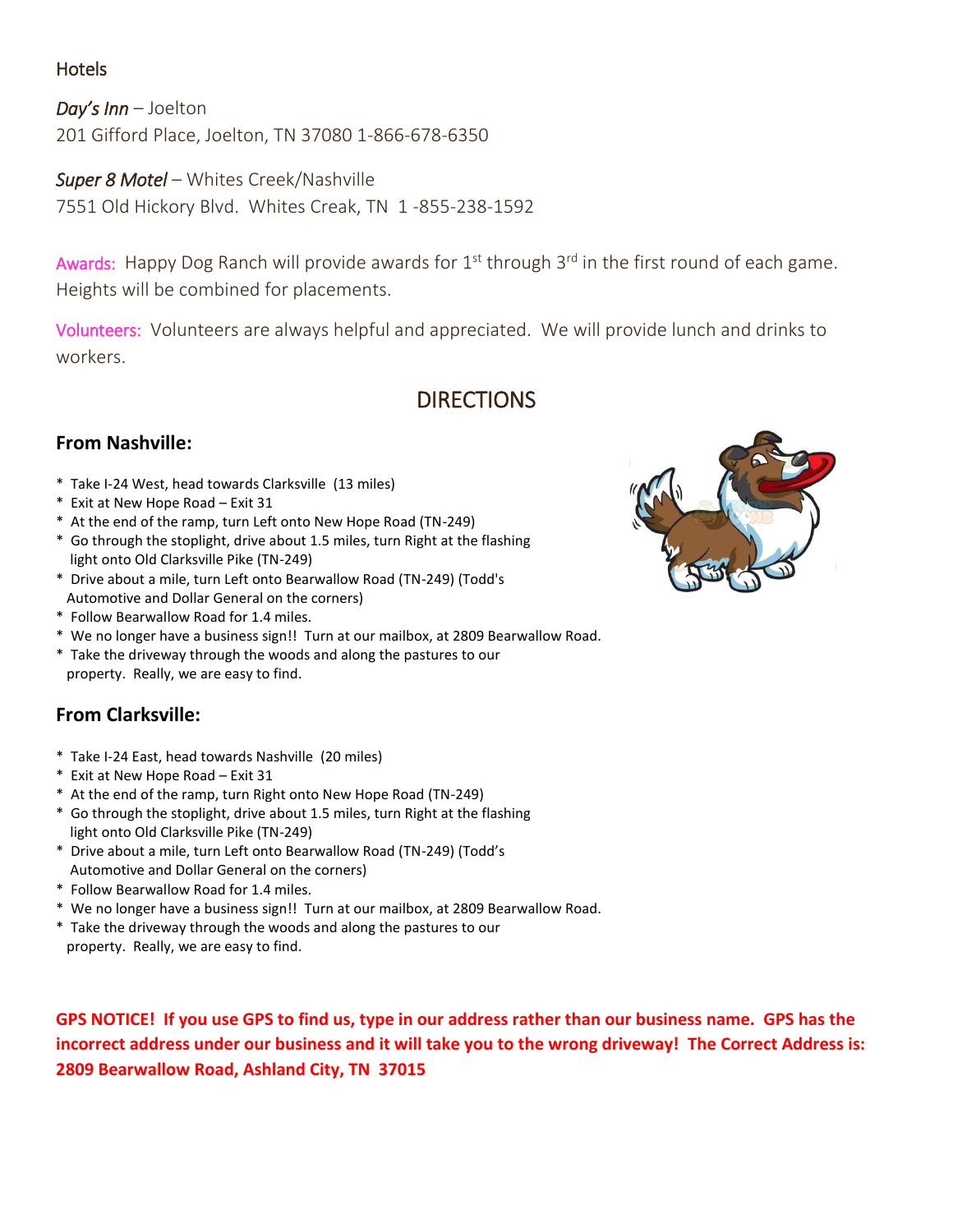

**ENTRY FORM**

**Happy Dog Ranch, LLC**

**UpDog Games Challenge**



## **November 17 & 18, 2018**

### **Make checks payable to: Happy Dog Ranch**

Mail to: Happy Dog Ranch, 2809 Bearwallow Road, Ashland City, TN 37015

| <b>UpDog Team Number:</b>     |                      | <b>Owner's Name</b>                      |                 |  |  |
|-------------------------------|----------------------|------------------------------------------|-----------------|--|--|
| Dog's Name:                   |                      | <b>Handler Name (If different)</b>       |                 |  |  |
| <b>Dog's Registered Name:</b> |                      | <b>Mailing Address</b><br>Street:        |                 |  |  |
| Female                        |                      | <b>Mailing Address</b><br>City/Zip Code: |                 |  |  |
| <b>Breed:</b>                 |                      | Phone:                                   |                 |  |  |
| Date of Birth:                |                      | <b>Email (Required):</b>                 |                 |  |  |
| Dog's Height Division:        | Mini (13" and under) | Midi (13.1" to 17")                      | Maxi (Over 17") |  |  |

Owners are responsible for entry errors. Please write clearly and proof your entry. Barn Hunt LLC will not make corrections once trial results are submitted.

### Check the circle next to the class you are entering.

|                   | <b>Round 1</b>      | <b>Round 2</b> | <b>Total:</b><br>\$10.00 each |
|-------------------|---------------------|----------------|-------------------------------|
| <b>SATURDAY</b>   |                     |                |                               |
| Throw N Go        |                     |                | \$                            |
| 4 Way Play        |                     |                | \$                            |
| Funkey            |                     |                | \$                            |
| 7 Up              |                     |                | \$                            |
| <b>SUNDAY</b>     |                     |                |                               |
| Frizgility        |                     |                | \$                            |
| <b>Time Warp</b>  |                     |                | \$                            |
| <b>Spaced Out</b> |                     |                | \$                            |
|                   | <b>Total Entry:</b> |                | \$                            |

**Entries will not be considered complete without a completed Release Agreement Form.**